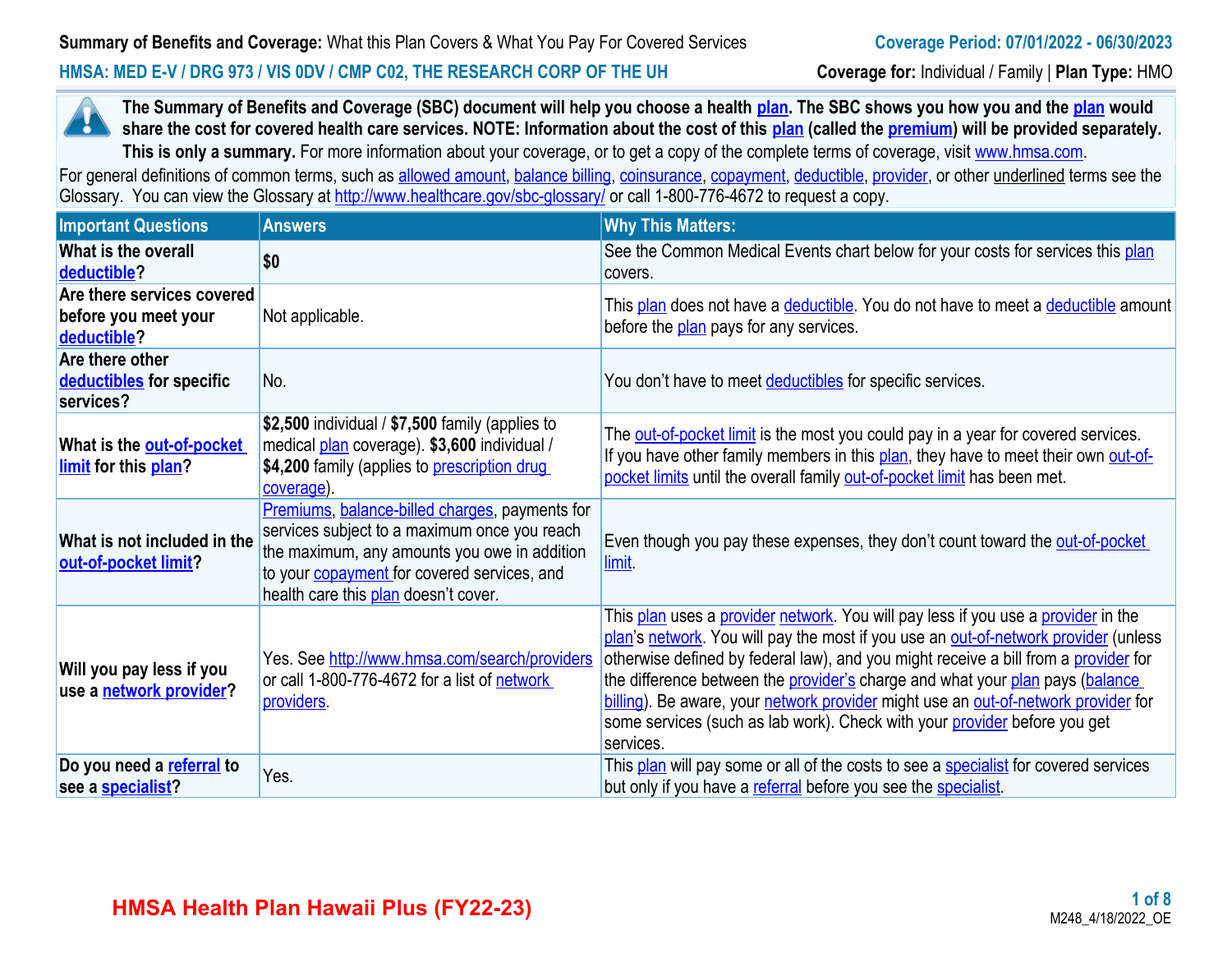| <b>Common Medical</b>  | <b>Services You May Need</b>                           | <b>What You Will Pay</b>                            | <b>Limitations, Exceptions, &amp; Other</b>               |                                                                                                          |  |
|------------------------|--------------------------------------------------------|-----------------------------------------------------|-----------------------------------------------------------|----------------------------------------------------------------------------------------------------------|--|
| <b>Event</b>           |                                                        | <b>Network Provider</b><br>(You will pay the least) | <b>Out-of-Network Provider</b><br>(You will pay the most) | <b>Important Information</b>                                                                             |  |
|                        | Primary care visit to treat an injury<br>or illness    | \$20 copay/visit                                    | Not covered                                               | ---none---                                                                                               |  |
|                        | <b>Specialist visit</b>                                | \$20 copay/visit                                    | Not covered                                               | ---none---                                                                                               |  |
|                        | Other practitioner office visit:                       |                                                     |                                                           |                                                                                                          |  |
| If you visit a health  | <b>Physical and Occupational</b><br>Therapist          | \$20 copay/visit                                    | Not covered                                               | Services may require preauthorization.<br>Benefits may be denied if<br>preauthorization is not obtained. |  |
| care <i>provider's</i> | Psychologist                                           | \$20 copay/visit                                    | Not covered                                               | ---none---                                                                                               |  |
| office or clinic       | <b>Nurse Practitioner</b>                              | \$20 copay/visit                                    | Not covered                                               | ---none---                                                                                               |  |
|                        | <b>Preventive care (Well Child</b><br>Physician Visit) | No charge                                           | Not covered                                               | Age and frequency limitations may<br>apply. You may have to pay for                                      |  |
|                        | <b>Screening</b>                                       | No charge                                           | Not covered                                               | services that aren't preventive. Ask<br>your provider if the services needed                             |  |
|                        | Immunization (Standard and Travel) No charge           |                                                     | Not covered                                               | are <b>preventive</b> . Then check what your<br>plan will pay for.                                       |  |
|                        | <b>Diagnostic test</b>                                 |                                                     |                                                           |                                                                                                          |  |
|                        | Inpatient                                              | 10% coinsurance                                     | Not covered                                               | Services may require preauthorization.<br>Benefits may be denied if                                      |  |
|                        | Outpatient                                             | 20% coinsurance                                     | Not covered                                               | preauthorization is not obtained.                                                                        |  |
|                        | X-ray                                                  |                                                     |                                                           |                                                                                                          |  |
|                        | Inpatient                                              | 10% coinsurance                                     | Not covered                                               | Services may require preauthorization.<br>Benefits may be denied if                                      |  |
| If you have a test     | Outpatient                                             | \$10 copay/test                                     | Not covered                                               | preauthorization is not obtained.                                                                        |  |
|                        | <b>Blood Work</b>                                      |                                                     |                                                           |                                                                                                          |  |
|                        | Inpatient                                              | 10% coinsurance                                     | Not covered                                               | Services may require preauthorization.<br>Benefits may be denied if                                      |  |
|                        | Outpatient                                             | \$10 copay/test                                     | Not covered                                               | preauthorization is not obtained.                                                                        |  |
|                        | Imaging (CT/PET scans, MRIs)                           |                                                     |                                                           |                                                                                                          |  |
|                        | Inpatient                                              | 10% coinsurance                                     | Not covered                                               | Services may require preauthorization.<br>Benefits may be denied if                                      |  |
|                        | Outpatient                                             | 20% coinsurance                                     | Not covered                                               | preauthorization is not obtained.                                                                        |  |

# **HMSA Health Plan Hawaii Plus (FY22-23)**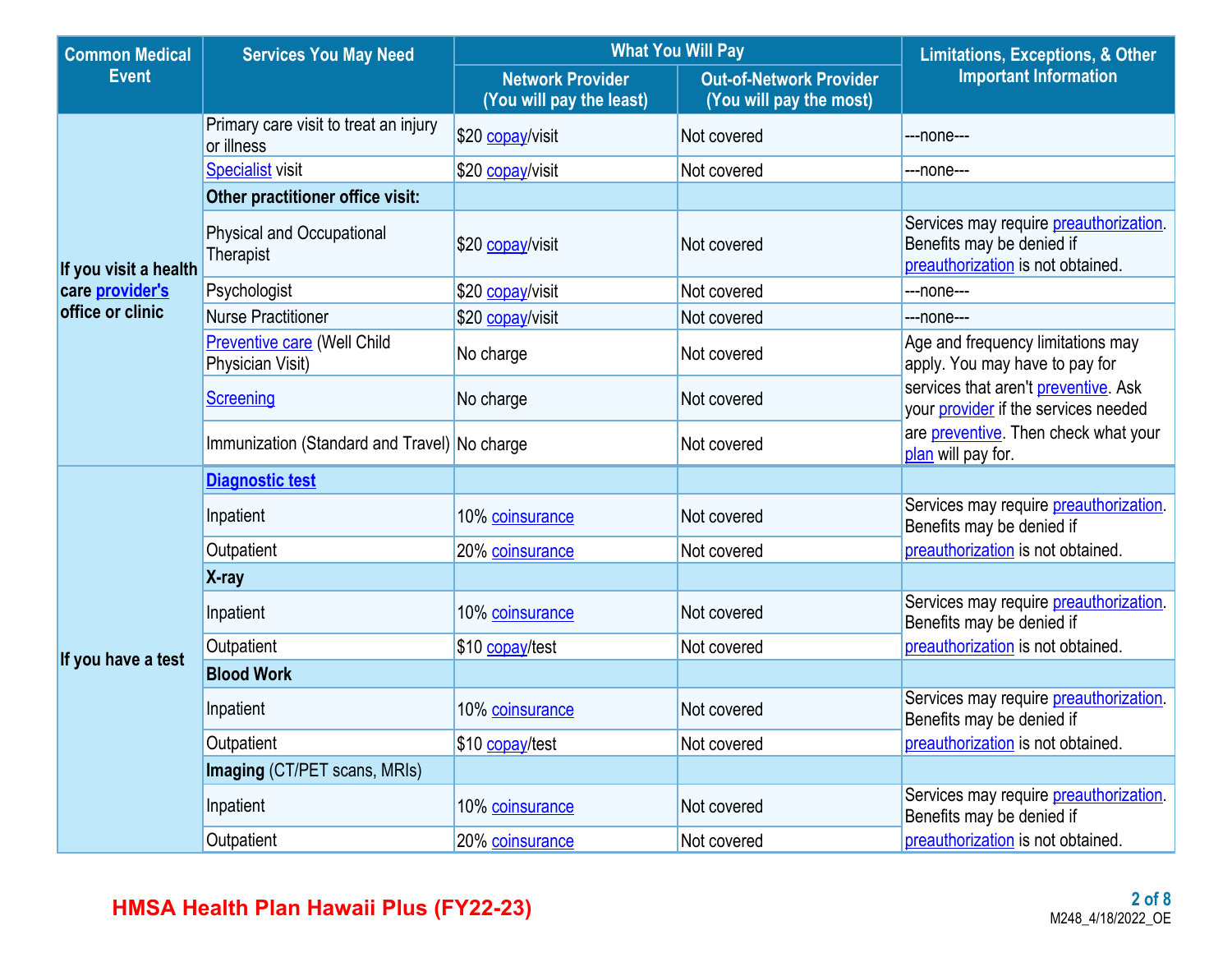| <b>Common Medical</b>                                                                                                        | <b>Services You May Need</b>                                        | <b>What You Will Pay</b> | <b>Limitations, Exceptions, &amp; Other</b><br><b>Important Information</b> |                                                                                                                                                                                                                                                                                                                                                                                                |
|------------------------------------------------------------------------------------------------------------------------------|---------------------------------------------------------------------|--------------------------|-----------------------------------------------------------------------------|------------------------------------------------------------------------------------------------------------------------------------------------------------------------------------------------------------------------------------------------------------------------------------------------------------------------------------------------------------------------------------------------|
| <b>Event</b>                                                                                                                 |                                                                     |                          |                                                                             |                                                                                                                                                                                                                                                                                                                                                                                                |
|                                                                                                                              | Tier 1 - mostly Generic drugs (retail) \$7 copay/prescription       |                          | \$7 copay and<br>20% coinsurance/prescription                               | One retail <b>copay</b> for 1-30 day supply,<br>two retail <b>copays</b> for 31-60 day supply,<br>and three retail copays for 61-90 day<br>supply.                                                                                                                                                                                                                                             |
|                                                                                                                              | Tier 1 - mostly Generic drugs<br>(mail order)                       | \$11 copay/prescription  | Not covered                                                                 | One mail order copay for a 84-90 day<br>supply at a 90 day at retail network or<br>contracted mail order provider.                                                                                                                                                                                                                                                                             |
|                                                                                                                              | Tier 2 - mostly Preferred Formulary<br>Drugs (retail)               | \$30 copay/prescription  | \$30 copay and<br>20% coinsurance/prescription                              | One retail copay for 1-30 day supply,<br>two retail <b>copays</b> for 31-60 day supply,<br>and three retail <b>copays</b> for 61-90 day<br>supply.                                                                                                                                                                                                                                             |
| If you need drugs<br>to treat your                                                                                           | Tier 2 - mostly Preferred Formulary<br><b>Drugs</b><br>(mail order) | \$65 copay/prescription  | Not covered                                                                 | One mail order <b>copay</b> for a 84-90 day<br>supply at a 90 day at retail network or<br>contracted mail order provider.                                                                                                                                                                                                                                                                      |
| illness or<br>condition<br>More information<br>about <b>prescription</b><br>drug coverage is<br>available at<br>www.hmsa.com | Tier 3 - mostly Non-preferred<br>Formulary Drugs (retail)           | \$30 copay/prescription  | \$30 copay and<br>20% coinsurance/prescription                              | In addition to your copay and/or<br>coinsurance, you will be responsible for<br>a \$45 Tier 3 Cost Share per retail<br>copay. Cost to you for retail Tier 3<br>drugs: One <b>copay</b> plus one Tier 3 Cost<br>Share for 1-30 day supply, two copays<br>plus two Tier 3 Cost Shares for 31-60<br>day supply, and three <b>copays</b> plus<br>three Tier 3 Cost Shares for 61-90 day<br>supply. |
|                                                                                                                              | Tier 3 - mostly Non-preferred<br>Formulary Drugs (mail order)       | \$65 copay/prescription  | Not covered                                                                 | In addition to your copay and/or<br>coinsurance, you will be responsible for<br>a \$135 Tier 3 Cost Share per mail<br>order copay. Cost to you for mail<br>order Tier 3 drugs: One mail order<br>copay plus one mail order Tier 3 Cost<br>Share for an 84-90 day supply at a 90<br>day at retail network or contracted mail<br>order provider.                                                 |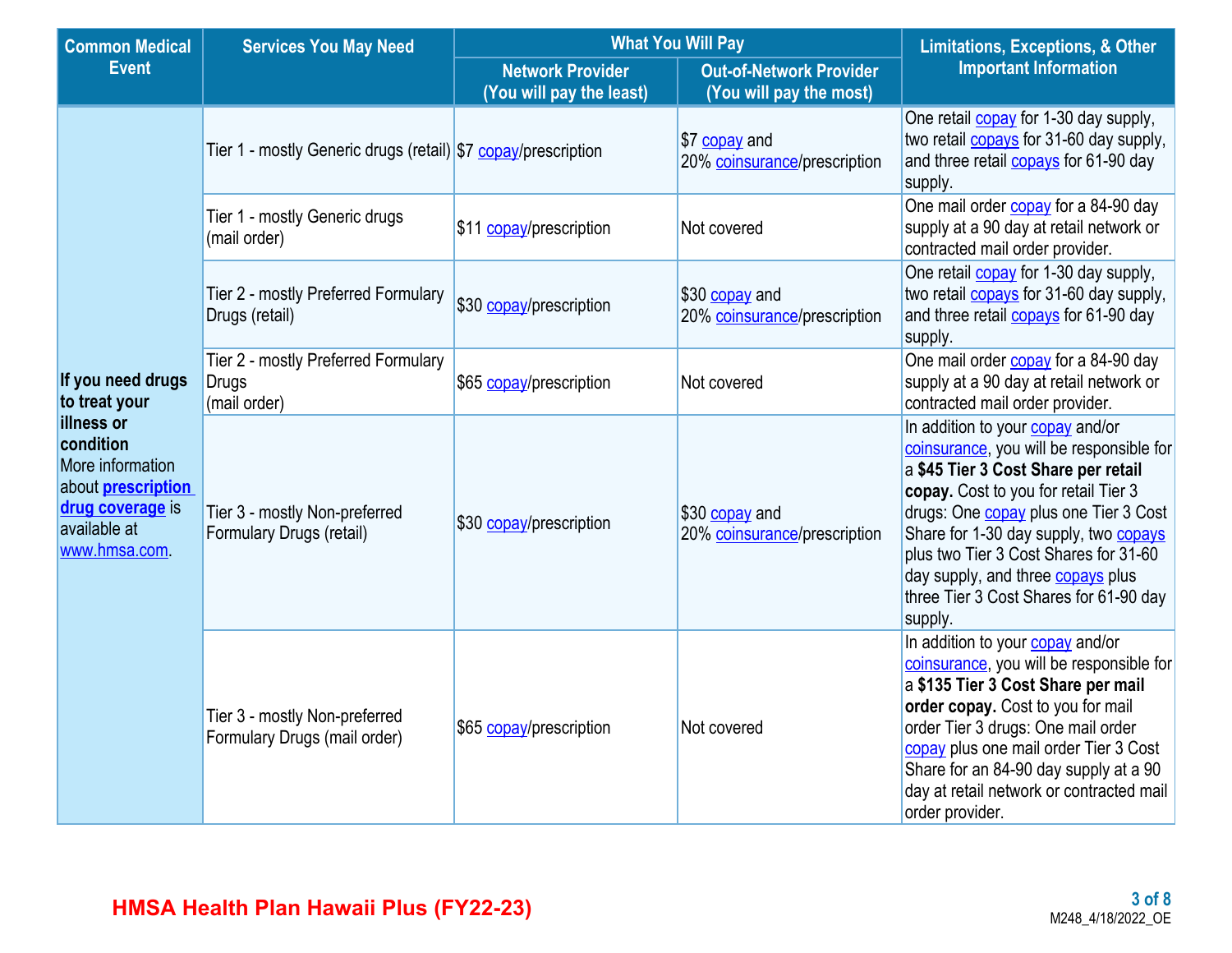| <b>Common Medical</b>                         | <b>Services You May Need</b>                                               | <b>What You Will Pay</b>                            | <b>Limitations, Exceptions, &amp; Other</b>               |                                                                                                                                                                                                                                                                               |  |  |
|-----------------------------------------------|----------------------------------------------------------------------------|-----------------------------------------------------|-----------------------------------------------------------|-------------------------------------------------------------------------------------------------------------------------------------------------------------------------------------------------------------------------------------------------------------------------------|--|--|
| <b>Event</b>                                  |                                                                            | <b>Network Provider</b><br>(You will pay the least) | <b>Out-of-Network Provider</b><br>(You will pay the most) | <b>Important Information</b>                                                                                                                                                                                                                                                  |  |  |
|                                               | Tier 4 - mostly Preferred Formulary<br>Specialty drugs (retail)            | \$100 copay/prescription                            | Not covered                                               | Retail benefits for Tier 4 and Tier 5<br>drugs are limited to a 30-day supply.<br>Available in participating Specialty                                                                                                                                                        |  |  |
|                                               | Tier 5 - mostly Non-preferred<br><b>Formulary Specialty drugs (retail)</b> | \$200 copay/prescription                            | Not covered                                               | Pharmacies only.                                                                                                                                                                                                                                                              |  |  |
|                                               | Tier 4 & 5 (mail order)                                                    | Not covered                                         | Not covered                                               |                                                                                                                                                                                                                                                                               |  |  |
|                                               | Facility fee (e.g., ambulatory<br>surgery center)                          | 10% coinsurance                                     | Not covered                                               | ---none---                                                                                                                                                                                                                                                                    |  |  |
| If you have                                   | <b>Physician Visits</b>                                                    | \$20 copay/visit                                    | Not covered                                               | ---none---                                                                                                                                                                                                                                                                    |  |  |
| outpatient surgery                            | Surgeon fees                                                               | \$20 copay (cutting)                                | Not covered (cutting)                                     | ---none---                                                                                                                                                                                                                                                                    |  |  |
|                                               |                                                                            | \$20 copay (non-cutting)                            | Not covered (non-cutting)                                 | ---none---                                                                                                                                                                                                                                                                    |  |  |
|                                               | <b>Emergency room care</b>                                                 |                                                     |                                                           |                                                                                                                                                                                                                                                                               |  |  |
|                                               | Physician Visit                                                            | No charge                                           | No charge                                                 | ---none---                                                                                                                                                                                                                                                                    |  |  |
|                                               | <b>Emergency room</b>                                                      | \$100 copay/visit                                   | \$100 copay/visit                                         | ---none---                                                                                                                                                                                                                                                                    |  |  |
| If you need<br>immediate medical<br>attention | <b>Emergency medical transportation</b><br>(air)                           | 20% coinsurance                                     | Not covered                                               | Limited to air transport to the nearest<br>adequate hospital within the State of<br>Hawaii, except in certain situations<br>when transportation to the continental<br>US is necessary for critical care in<br>accord with HMSA's medical policy.<br>Certain exclusions apply. |  |  |
|                                               | <b>Emergency medical transportation</b><br>(ground)                        | 20% coinsurance                                     | Not covered                                               | Ground transportation to the nearest,<br>adequate hospital to treat your illness<br>or injury.                                                                                                                                                                                |  |  |
|                                               | <b>Urgent care</b>                                                         | \$20 copay/visit                                    | Not covered                                               | ---none---                                                                                                                                                                                                                                                                    |  |  |
|                                               | Facility fee (e.g., hospital room)                                         | 10% coinsurance                                     | Not covered                                               | ---none---                                                                                                                                                                                                                                                                    |  |  |
| If you have a                                 | <b>Physician Visits</b>                                                    | 10% coinsurance                                     | Not covered                                               | ---none---                                                                                                                                                                                                                                                                    |  |  |
| hospital stay                                 | Surgeon fee                                                                | 10% coinsurance (cutting)                           | Not covered (cutting)                                     | ---none---                                                                                                                                                                                                                                                                    |  |  |
|                                               |                                                                            | 10% coinsurance (non-cutting)                       | Not covered (non-cutting)                                 | ---none---                                                                                                                                                                                                                                                                    |  |  |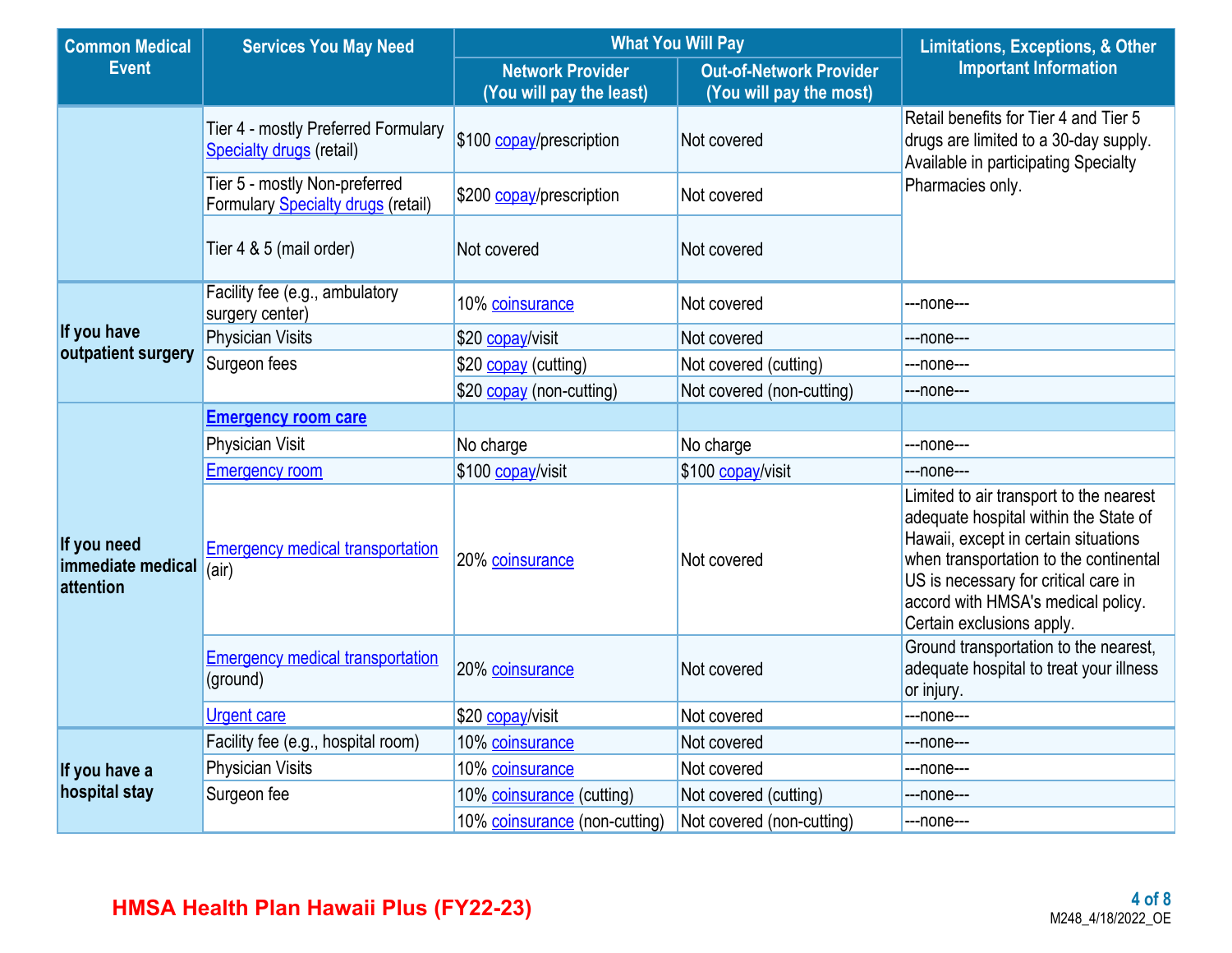| <b>Common Medical</b>                                                   | <b>Services You May Need</b>                                                                | <b>What You Will Pay</b>                            | <b>Limitations, Exceptions, &amp; Other</b>               |                                                                                                                                                                                                                                                  |  |
|-------------------------------------------------------------------------|---------------------------------------------------------------------------------------------|-----------------------------------------------------|-----------------------------------------------------------|--------------------------------------------------------------------------------------------------------------------------------------------------------------------------------------------------------------------------------------------------|--|
| <b>Event</b>                                                            |                                                                                             | <b>Network Provider</b><br>(You will pay the least) | <b>Out-of-Network Provider</b><br>(You will pay the most) | <b>Important Information</b>                                                                                                                                                                                                                     |  |
|                                                                         | <b>Outpatient services</b>                                                                  |                                                     |                                                           |                                                                                                                                                                                                                                                  |  |
| If you have mental                                                      | Physician services                                                                          | \$20 copay/visit                                    | Not covered                                               | ---none---                                                                                                                                                                                                                                       |  |
| health, behavioral<br>health, or                                        | Hospital and facility services                                                              | No charge                                           | Not covered                                               | ---none---                                                                                                                                                                                                                                       |  |
| substance abuse                                                         | <b>Inpatient services</b>                                                                   |                                                     |                                                           |                                                                                                                                                                                                                                                  |  |
| needs                                                                   | Physician services                                                                          | 10% coinsurance                                     | Not covered                                               | ---none---                                                                                                                                                                                                                                       |  |
|                                                                         | Hospital and facility services                                                              | 10% coinsurance                                     | Not covered                                               | ---none---                                                                                                                                                                                                                                       |  |
|                                                                         | Office visit (Prenatal and postnatal<br>care)                                               | 10% coinsurance                                     | Not covered                                               | Cost sharing does not apply to certain<br>preventive services. Depending on the                                                                                                                                                                  |  |
| If you are pregnant                                                     | Childbirth/delivery professional<br>services                                                | 10% coinsurance                                     | Not covered                                               | type of services, coinsurance or copay<br>may apply. Maternity care may include                                                                                                                                                                  |  |
|                                                                         | Childbirth/delivery facility services                                                       | 10% coinsurance                                     | Not covered                                               | tests and services described elsewhere<br>in the SBC (i.e. ultrasound).                                                                                                                                                                          |  |
|                                                                         | Home health care                                                                            | No charge                                           | Not covered                                               | ---none---                                                                                                                                                                                                                                       |  |
|                                                                         | <b>Rehabilitation services</b>                                                              | \$20 copay/visit                                    | Not covered                                               | Services may require preauthorization.<br>Benefits may be denied if<br>preauthorization is not obtained.<br>Excludes cardiac rehabilitation.                                                                                                     |  |
|                                                                         | <b>Habilitation services</b>                                                                | Not covered                                         | Not covered                                               | <b>Excluded service</b>                                                                                                                                                                                                                          |  |
| If you need help<br>recovering or have<br>other special<br>health needs | <b>Skilled nursing care</b>                                                                 | 10% coinsurance                                     | Not covered                                               | 120 Days per Calendar Year. Includes<br>extended care facilities (Skilled<br>Nursing, Sub-Acute, and Long-Term<br>Acute Care Facilities) to the extent<br>care is for <b>Skilled nursing care</b> , sub-<br>acute care, or long-term acute care. |  |
|                                                                         | Durable medical equipment<br>20% coinsurance                                                |                                                     | Not covered                                               | Services may require preauthorization.<br>Benefits may be denied if<br>preauthorization is not obtained.                                                                                                                                         |  |
|                                                                         | <b>Hospice services</b>                                                                     | No charge                                           | Not covered                                               | ---none---                                                                                                                                                                                                                                       |  |
| If your child needs                                                     | Children's eye exam                                                                         | \$20 copay/exam                                     | Not covered                                               | Limited to one routine vision exam per<br>calendar year.                                                                                                                                                                                         |  |
| dental or eye care                                                      | Children's glasses (single vision<br>lenses and frames selected within<br>designated group) | \$25 copay/glasses                                  | 50% coinsurance                                           | The frequency in which you can obtain<br>a pair of glasses may vary                                                                                                                                                                              |  |

**HMSA Health Plan Hawaii Plus (FY22-23)**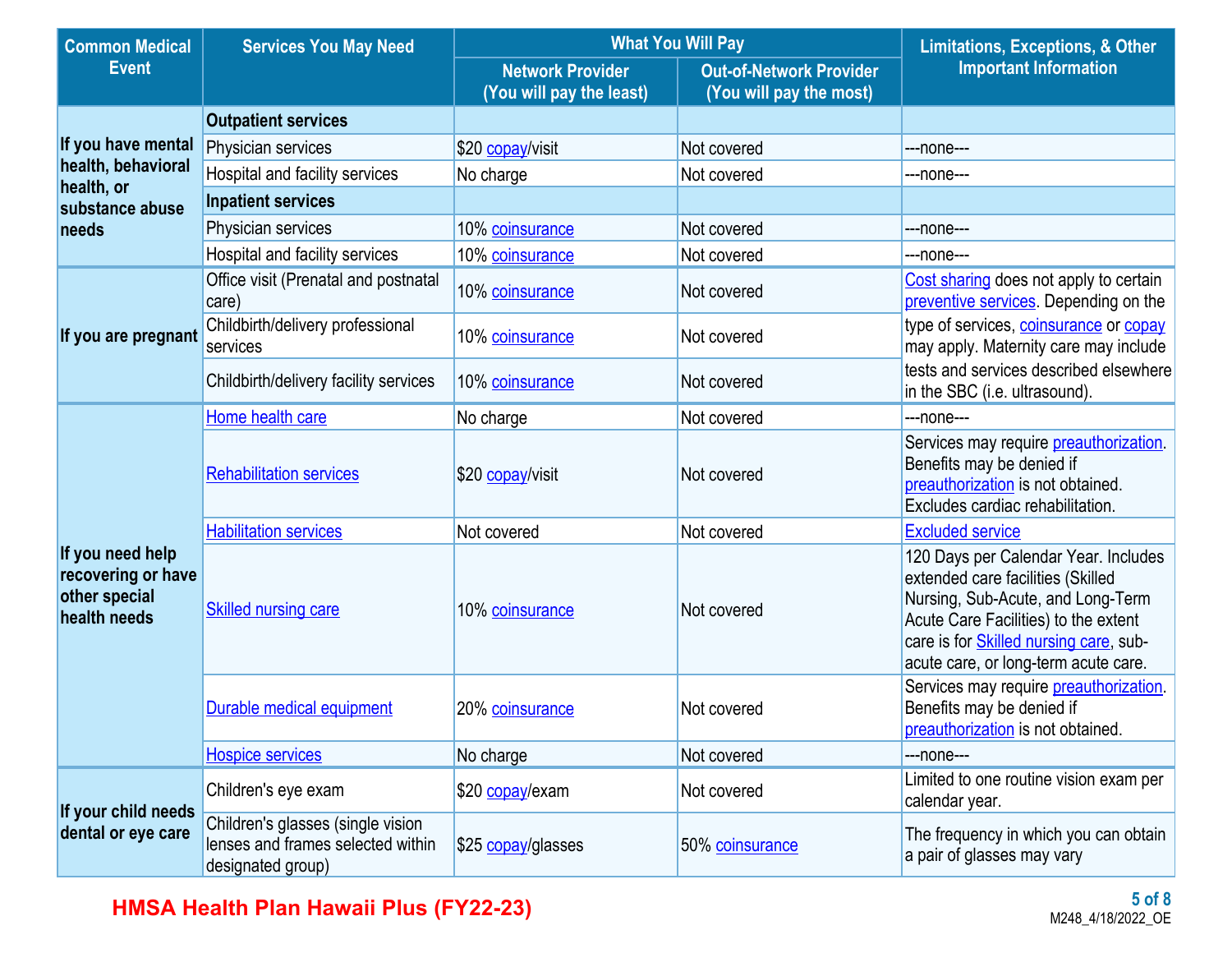| Common Medical | <b>Services You May Need</b> | <b>What You Will Pay</b>                           | Limitations, Exceptions, & Other                   |                         |
|----------------|------------------------------|----------------------------------------------------|----------------------------------------------------|-------------------------|
| <b>Event</b>   |                              | <b>Network Provider</b><br>You will pay the least) | Out-of-Network Provider<br>(You will pay the most) | Important Information   |
|                | Children's dental check-up   | Not covered                                        | Not covered                                        | <b>Excluded service</b> |

### **Excluded Services & Other Covered Services:**

|    | Services Your Plan Generally Does NOT Cover (Check your policy or plan document for more information and a list of any other excluded services.) |           |                                                                                                       |  |                          |  |  |
|----|--------------------------------------------------------------------------------------------------------------------------------------------------|-----------|-------------------------------------------------------------------------------------------------------|--|--------------------------|--|--|
|    | Acupuncture                                                                                                                                      | $\bullet$ | Dental care (Child)                                                                                   |  | Routine foot care        |  |  |
|    | Cardiac rehabilitation                                                                                                                           |           | <b>Habilitation services</b>                                                                          |  | Weight loss programs     |  |  |
| lo | Cosmetic surgery                                                                                                                                 | $\bullet$ | Long-term care                                                                                        |  |                          |  |  |
| ۱e | Dental care (Adult)                                                                                                                              | $\bullet$ | Non-emergency care when traveling outside the<br>U.S.                                                 |  |                          |  |  |
|    | Other Covered Services (Limitations may apply to these services. This isn't a complete list. Please see your plan document.)                     |           |                                                                                                       |  |                          |  |  |
|    | <b>Bariatric surgery</b>                                                                                                                         |           | Infertility Treatment (Artificial Insemination and                                                    |  | Routine eye care (Adult) |  |  |
|    | Chiropractic care (e.g., office visits, x-ray films -                                                                                            |           | In Vitro Fertilization. Please refer to your plan<br>document for limitations and additional details) |  |                          |  |  |
|    | limited to services covered by this medical plan<br>and within the scope of a chiropractor's license)                                            |           | Private-duty nursing                                                                                  |  |                          |  |  |
|    | Hearing aids (limited to one hearing aid per ear<br>every 60 months)                                                                             |           |                                                                                                       |  |                          |  |  |

Your Rights to Continue Coverage: There are agencies that can help if you want to continue your coverage after it ends. The contact information for those agencies is: 1) 1-800-776-4672 for HMSA; 2) (808) 586-2790 for the State of Hawaii, Dept. of Commerce and Consumer Affairs - Insurance Division; 3) 1-866-444 3272 or <http://www.dol.gov/agencies/ebsa/laws-and-regulations/laws/affordable-care-act>for the U.S. Department of Labor, Employee Benefits Security Administration; or 4) 1-877-267-2323 x61565 or [http://www.cciio.cms.gov](http://www.cciio.cms.gov/) for the U.S. Department of Health and Human Services. Church plans are not covered by the Federal COBRA continuation coverage rules. Other coverage options may be available to you too, including buying individual insurance coverage through the Health Insurance [Marketplace](https://www.healthcare.gov/sbc-glossary/#marketplace). For more information about the [Marketplace](https://www.healthcare.gov/sbc-glossary/#marketplace), visit [http://www.HealthCare.gov](http://www.healthcare.gov/) or call 1-800-318-2596.

Your Grievance and Appeals Rights: There are agencies that can help if you have a complaint against your [plan](https://www.healthcare.gov/sbc-glossary/#plan) for a denial of a [claim](https://www.healthcare.gov/sbc-glossary/#claim). This complaint is called a [grievance](https://www.healthcare.gov/sbc-glossary/#grievance) or [appeal](https://www.healthcare.gov/sbc-glossary/#appeal). For more information about your rights, look at the explanation of benefits you will receive for that medical [claim](https://www.healthcare.gov/sbc-glossary/#claim). Your [plan](https://www.healthcare.gov/sbc-glossary/#plan) documents also provide complete information to submit a [claim,](https://www.healthcare.gov/sbc-glossary/#claim) [appeal,](https://www.healthcare.gov/sbc-glossary/#appeal) or a [grievance](https://www.healthcare.gov/sbc-glossary/#grievance) for any reason to your [plan](https://www.healthcare.gov/sbc-glossary/#plan). For more information about your rights, this notice, or assistance, contact:

• For group health coverage subject to ERISA, you must submit a written request for an [appeal](https://www.healthcare.gov/sbc-glossary/#appeal) to: HMSA Member Advocacy and Appeals, P.O. Box 1958, Honolulu, Hawaii 96805-1958. If you have any questions about [appeals](https://www.healthcare.gov/sbc-glossary/#appeal), you can call us at (808) 948-5090 or toll free at 1-800-462-2085. You may also contact the Department of Labor's Employee Benefits Security Administration at 1-866-444-EBSA (3272) or [http://www.dol.gov/agencies/ebsa/laws-and](http://www.dol.gov/agencies/ebsa/laws-and-regulations/laws/affordable-care-act)[regulations/laws/affordable-care-act.](http://www.dol.gov/agencies/ebsa/laws-and-regulations/laws/affordable-care-act) You may also file a [grievance](https://www.healthcare.gov/sbc-glossary/#grievance) with the Insurance Commissioner. You must send the request to the Insurance

## **HMSA Health Plan Hawaii Plus (FY22-23)**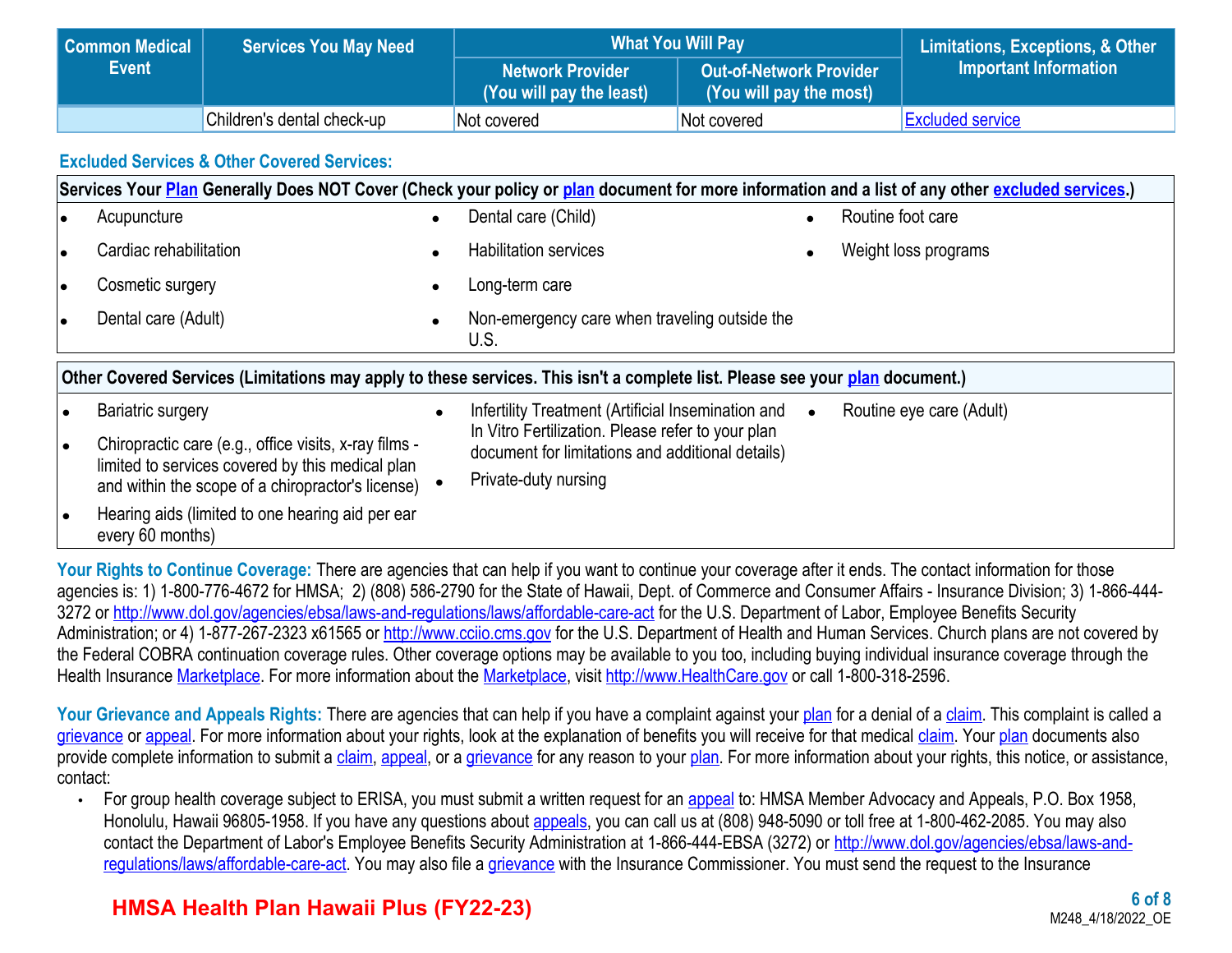Commissioner at: Hawaii Insurance Division, ATTN: Health Insurance Branch - External Appeals, 335 Merchant Street, Room 213, Honolulu, Hawaii 96813. Telephone: (808) 586-2804.

• For non-federal governmental group health plans and church plans that are group health plans, you must submit a written request for an [appeal](https://www.healthcare.gov/sbc-glossary/#appeal) to: HMSA Member Advocacy and Appeals, P.O. Box 1958, Honolulu, Hawaii 96805-1958. If you have any questions about [appeals](https://www.healthcare.gov/sbc-glossary/#appeal), you can call us at (808) 948-5090 or toll free at 1-800-462-2085. You may also file a [grievance](https://www.healthcare.gov/sbc-glossary/#grievance) with the Insurance Commissioner. You must send the request to the Insurance Commissioner at: Hawaii Insurance Division, ATTN: Health Insurance Branch - External Appeals, 335 Merchant Street, Room 213, Honolulu, Hawaii 96813. Telephone: (808) 586-2804.

#### **Does this Coverage Provide Minimum Essential Coverage? Yes**

[Minimum Essential Coverage](https://www.healthcare.gov/sbc-glossary/#minimum-essential-coverage) generally includes [plans](https://www.healthcare.gov/sbc-glossary/#plan), [health insurance](https://www.healthcare.gov/sbc-glossary/#health-insurance) available through the [Marketplace](https://www.healthcare.gov/sbc-glossary/#marketplace) or other individual market policies, Medicare, Medicaid, CHIP, TRICARE, and certain other coverage. If you are eligible for certain types of [Minimum Essential Coverage](https://www.healthcare.gov/sbc-glossary/#minimum-essential-coverage), you may not be eligible for the [premium tax credit.](https://www.healthcare.gov/sbc-glossary/#premium-tax-credits)

#### **Does this Coverage Meet the Minimum Value Standard? Yes**

If your [plan](https://www.healthcare.gov/sbc-glossary/#plan) doesn't meet the [Minimum Value Standards,](https://www.healthcare.gov/sbc-glossary/#minimum-value-standard) you may be eligible for a [premium tax credit](https://www.healthcare.gov/sbc-glossary/#premium-tax-credits) to help you pay for a [plan](https://www.healthcare.gov/sbc-glossary/#plan) through the [Marketplace.](https://www.healthcare.gov/sbc-glossary/#marketplace)

#### **Language Access Services:**

Spanish (Español): Para obtener asistencia en Español, llame al 1-800-776-4672. Tagalog (Tagalog): Kung kailangan ninyo ang tulong sa Tagalog tumawag sa 1-800-776-4672. Chinese (中文): 如果需要中文的帮助,请拨打这个号码 1-800-776-4672. Navajo (Dine): Dinek'ehgo shika at'ohwol ninisingo, kwiijigo holne' 1-800-776-4672.

----------------*To see examples of how this plan might cover costs for a sample medical situation, see the next page.-----------*----